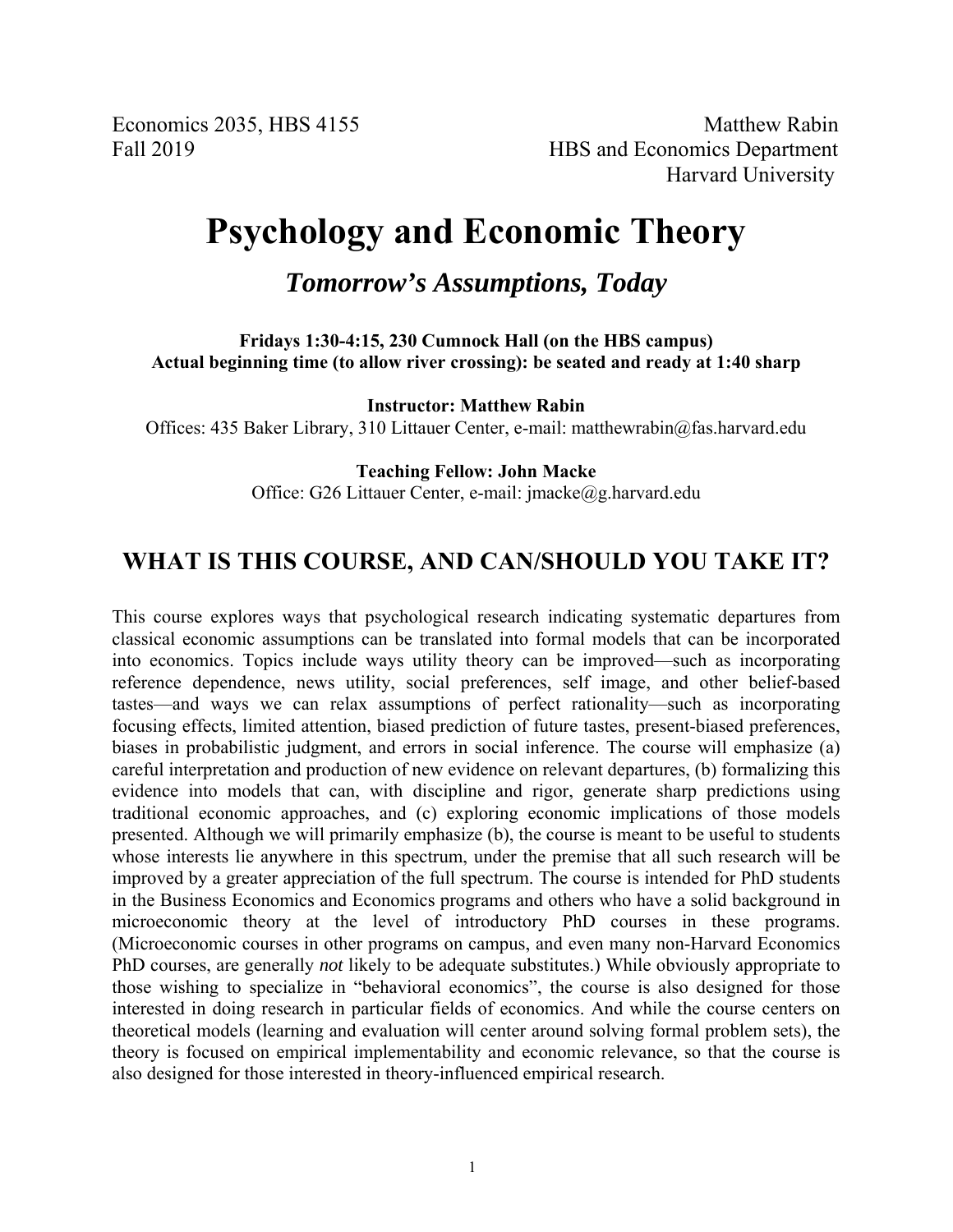This course contains material and approaches targeted at those with an interest in doing PhDlevel research in economics. **Enrollment for credit in this course is simply not suitable for those unprepared in or uninterested in PhD-level economics** *no matter* **the intensity of interest in psychology or behavioral economics.** *Really.*If—after you have read the syllabus, and preferably after attending the first lecture—you have any questions about whether this course is appropriate for you, please come talk to me.

The topics covered in this course are listed later in the syllabus. Generally I will assign readings covering some of the evidence suggesting that new assumptions would improve economic analysis, discuss this evidence very briefly in class, and then use this evidence to develop new formal models. When available, I will assign papers that contain the formal models. To keep the workload manageable (sort of), the number of assigned readings will be minimal. This will be way too little to give a full sense of either the relevant evidence, or the applications; students are encouraged to read further.

Anybody is permitted to attend the lectures and I am delighted if people can benefit, but permission to enroll in the course for credit is strictly limited. Admission for credit will be automatic for regular (non-visiting) Harvard students in any department who have passed Economics 2010a and 2010b with a grade of B+ or better. (Those who have taken 2020a and 2020b may also qualify, but should perhaps talk to me.) Harvard undergraduates with *advanced* training in microeconomic theory and who have an interest in Economics graduate studies are also encouraged to consider taking the course. MIT Economics Department PhD students may take the course for credit. Brown University Economics PhD students should consult with a faculty member in their department, and then contact me for permission with relevant information (and the name and email of the faculty member they have consulted with). With apologies, all other visiting students and students enrolled at other universities (besides MIT and Brown) cannot take the course for credit, for either grades or pass-fail, nor as an official auditor whose attendance or participation must be certified to somebody. And, with more apologies, to make ourselves as useful as possible and as available as possible to the enrolled students, and to continue to make the lectures available to all who are interested in attending, we set some tight rules: Those who are not enrolled cannot turn in assignments for unofficial evaluation, nor can we make office hours available. My lectures are often highly interactive, and I don't like to exclude anybody from participating. I do ask for understanding that we want to keep the orientation of the class as described below, so that we hope that such participation is based on reading the required material and an interest in the goals of the course.

#### **DETAILED COURSE NON-DESCRIPTION**

Because it is designed as an introduction to modeling psychological phenomena that are not yet totally integrated into mainstream economic analysis, the material in this course is not entirely like what you've seen in most of your other economics courses. But it is *not* an alternative to mainstream economics. It is only about improving the psychological realism of formal economics, so as to use classical economic approaches to improve our answers to classical economic questions. Like all other courses, this course does not cover all topics that might be of interest. So, this course is …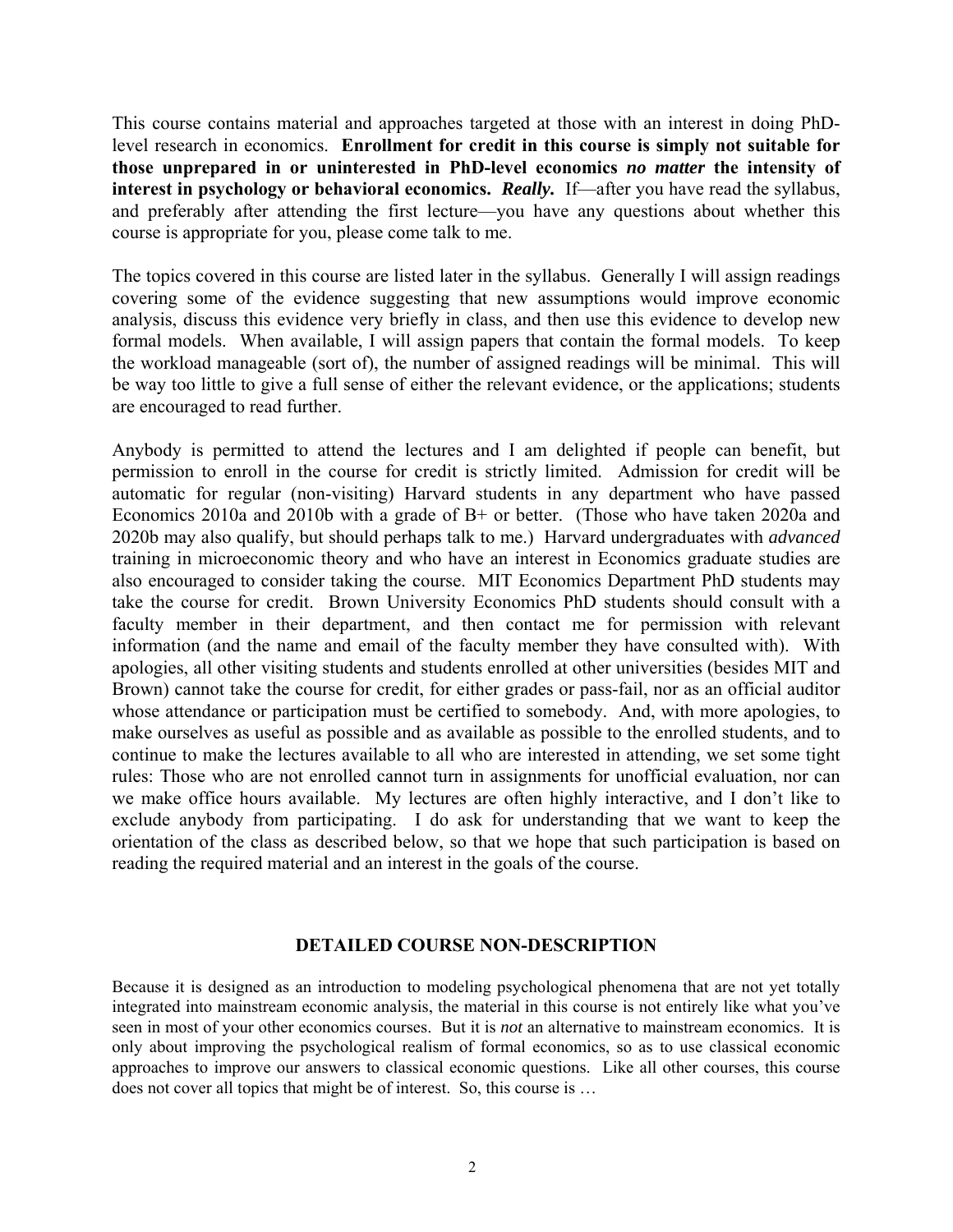**not about the philosophy or methodology of economics:** Maybe too little time is spent on methodology in graduate school. And some methodological quandaries inhere in the topics of this course, and I have strong views that you won't be able to miss. But beyond the class, I will not spend time exploring methodological issues. Doing so takes time away from the substance. And usually when economists debate "Methodology" in the context of challenging existing assumptions, the debate ends up focusing on an abstract official line about appropriate methodology, rather than a realistic assessment of how workaday economic research is actually done. The maintained hypothesis of the course is that it is sensible for some economists to spend some of their time doing standard economic research that happens to incorporate some untilrecently-untraditional-as-a-focus-within-economics elements of human nature that seem to be both true and economically relevant.

**not about non-psychological models of bounded rationality:** We won't consider models of bounded rationality (based on computer science, artificial intelligence, etc.) that are meant to capture cognitive limits of economic actors, but not based on evidence that humans think this way. In some arenas I think it makes tremendous sense to focus on these alternative models of bounded rationality, and more generally this can be a very useful research agenda. But that's not what this course is about. We will consider those models based on research inspired by the empirical evidence of what humans are like.

**not about savanna economics:** Many people are interested in how the human species evolved to be the way we are, and most economists are prone to think of evolutionary arguments when being exposed to unfamiliar assumptions. Whatever the merits or demerits of an evolutionary perspective on social science, it is not what this course is about. Under the maintained hypothesis that in the (very long) "short run" we can treat the biological aspects of human nature as fixed, we won't consider the biological dynamics of evolutionary change. We will try to figure out some facts about what humans are like, and see how that matters for the economy. Any empirical insights into how people are—from whatever source, including by researchers who find a focus on evolutionary pressures to be enlightening—is of course welcome. And presumably some researchers believe that the focus on evolutionary pressures will eventually yield high payoff in understanding humans as they currently are, at which point evolutioninspired insights into human nature about economically relevant behavior can be incorporated into a course like this. But this course will not emphasize why being the way we are was adaptive for our ancestors on the savanna.

**not about experimental economics as such:** Readings will include experimental papers, and as such we will when appropriate examine the nature of the experimental evidence. But the course won't be about experimental methods per se. I am not qualified to give detailed guidance on such methods, and in any event this course is meant to use the results from experiments to motivate new economic assumptions, and to emphasize the potential for non-experimental research in these topics. We also won't study experiments testing economic institutions in the laboratory, except insofar as they are either motivated by or informative about the underlying psychology of economic actors.

**And:**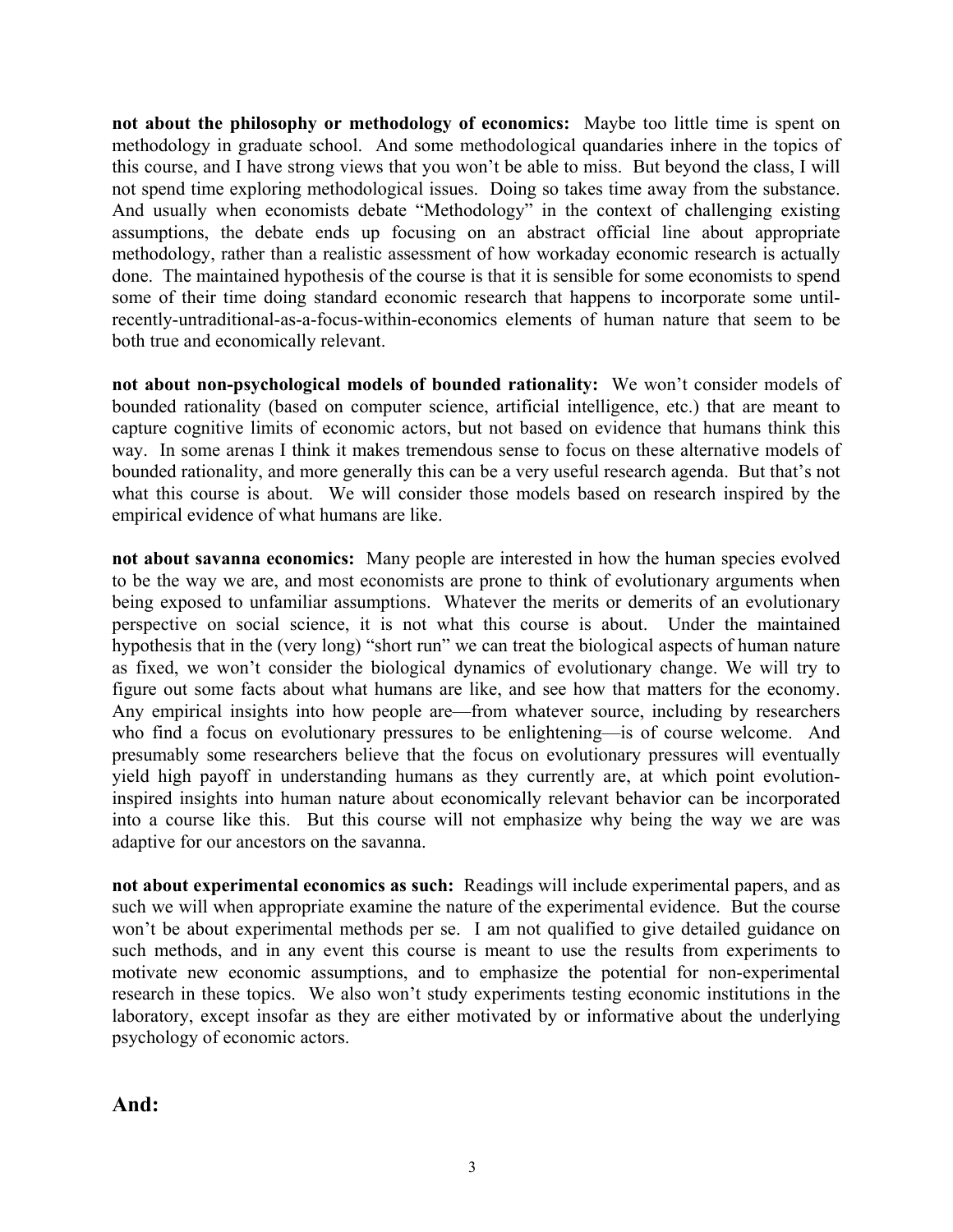#### *totally not* **an alternative to mainstream economics.**

In the most important senses, the course won't at all be a departure from mainstream economics. I am a devotee of mainstream economic methods: methodological individualism; formal, careful, mathematical articulation of assumptions; logical analysis of what conclusions follow from those assumptions; and thoughtful empirical testing of both the assumptions and the conclusions. This isn't the only way to approach social science, and it is true that obsessions with methodological individualism and mathematics can sometimes damage research. It is a good thing that these methods and standards are not imposed on all social-science research. Indeed, much of the evidence for the formal models we will be developing doesn't meet economists' narrow criteria for good research—and it should humble us that so much useful insight is derived from modes of research we do not employ. But it is my belief that the best way for economists to do economics in general, and the best way for us to use this material in particular, is with careful formal theory and statistical analysis. In these regards, the course will be purposely, pointedly, persistently, proudly, and ponderously mainstream.

#### **COURSE REQUIREMENTS**

*(Please note – the requirements below are indeed requirements, and indicate that the appropriate preparation is needed. But for those with the background and time, the strictness of these requirements should not be much of a constraint on the primary emphasis of the course: to learn material that will be valuable for your research and general understanding of economics.)* 

There will be three problem sets. Problems will range in difficulty from moderately easy to quite hard. These problems aren't meant to be simple, and don't panic if you struggle with them. But the problem sets will be graded for correctness, so please do seek help answering any problems you are struggling with *before* handing them in.

You are encouraged to work together on the problem sets. It is a great way to learn, especially on challenging problems. But while collaboration is allowed, directly copying someone else's work is not, and will be considered a violation of the university's code of ethics. Do not read others' answers from past or present problem sets—you should write up solutions after any joint work that reflect your own understanding. Please state who you worked with, and the extent of collaboration at the top of the relevant assignments.

Please email John your problem set as a pdf by the due date, or arrange hand delivery before that. Late problem sets will be *heavily* penalized, and you should provide explanation for delay.

There are limits to the amount of time we can spend grading the problem sets. Answers requiring too much ocular, linguistic, or (avoidable) cognitive effort won't be read. Please make an effort to write/type legibly and present your results clearly and succinctly. Problems will frequently require substantial math; you are welcome to hand in all the work you did to reach an answer, rather than putting in effort redacting it, but *please* make sure to provide guidance through your steps of reasoning, or to flag work that is superfluous to the reader. Cross out anything not meant to be part of your answer. Clearly indicate your answer by labeling (if typed) or circling (if handwritten).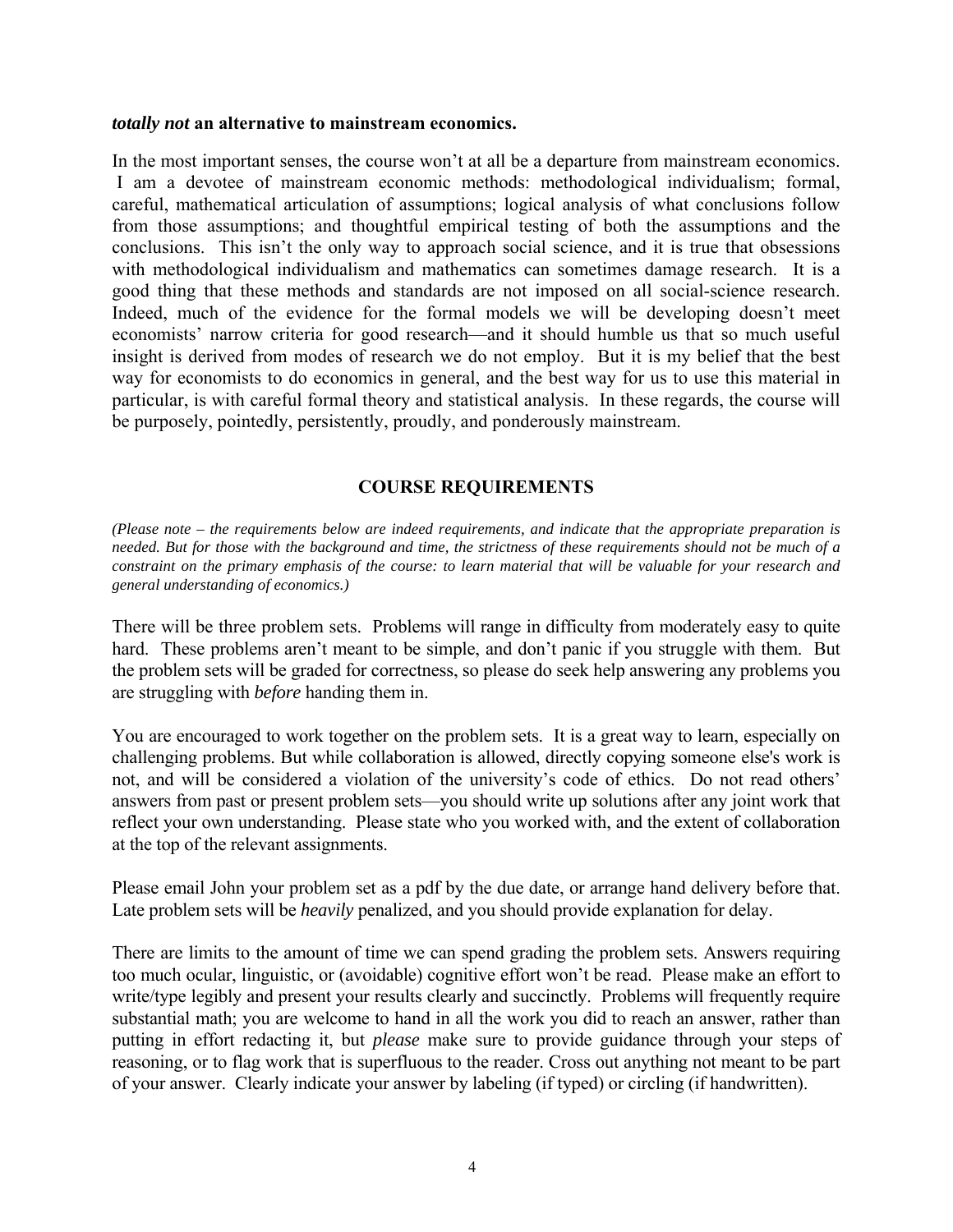#### **Planned schedule of problem sets:**

Problem sets will be posted on Canvas in the following (subject-to-change) installments:

**Problem Set H**: Parts of it will be posted on canvas by (Mondays) September 9, September 23, and September 30, due Friday, October 11 by 1.40 pm, returned Friday, October 18.

**Problem Set 2**: Posted on canvas by (Mondays) October 7, October 14, and October 28, due Monday, November 4 by 5.00 pm, returned Friday, November 8, 4.15 pm.

**Problem Set O**: Posted on canvas (Mondays) November 4, November 11, November 18, and November 25, due Wednesday, December 5 by 5.00 pm.

Exam: To be determined, to fit people's schedule as best as possible, during the week of November 11. (There will be no final exam; material not covered in the exam will be on Problem Set O.) We will poll all to find a time that works for everybody, and aim to accommodate any good-faith efforts by enrolled students. We'll choose a time slot by the end of September, hopefully sooner. **No non-emergency reasons for missing the exam will be accepted after the time is announced.**

The course grade will be determined by 20% of your worst score on H, 2, and O, 30% on the exam, and 25% on each of your non-worst-score problem sets. (These "scores" might involve some mean-and-standard-deviation adjustments before being averaged.)

#### **HANDOUTS, LECTURE NOTES, OFFICE HOURS, AND WHAT NOT**

I intend to post both lecture notes and handouts (including problem sets, but not answer keys) on https://canvas.harvard.edu/courses/67880

In class and elsewhere, please address me by my first name. Don't call me Professor Rabin. (If you insist on addressing me formally, please address me as "The Legendary Patsy Cline.")

John and I will both hold office hours; we will announce the times and procedures in class, and post this information on the canvas site. Both of us aim for considerable access, and we will design and adjust logistics to make that happen.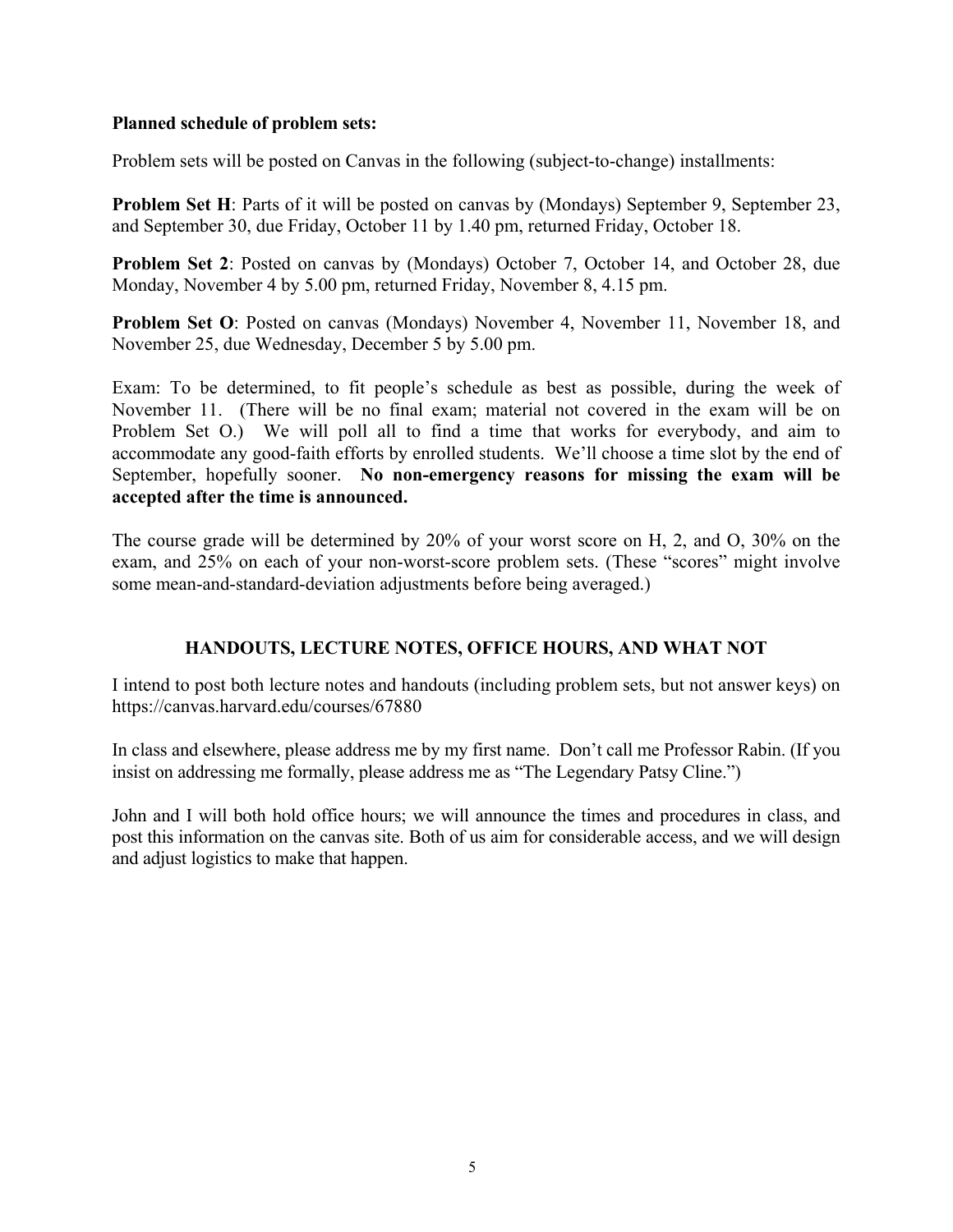#### **RESEARCH**

You should now be beginning the shift away from learning the results of other peoples' research into conducting your own research. A major reason for teaching this material is to positively influence your research. Yet: This course won't focus on research. So: I encourage you to think about research on your own, with each other, and with faculty, including me. It is easy to shortchange this goal under the pressure of taking courses and other obligations, so it requires some focus on your part to attend to it. I encourage you to talk to me about ideas for research applying the material from this (or any) course. While I welcome discussions on any of your ideas, including experimental research and modeling-new-psychology theory, I most strongly encourage ideas for "field-empirical" research and implications-of-these-assumptions theory. I especially encourage ideas that do not merely test the validity of some of the principles and models discussed in the course, but are of direct general interest to economics. I enjoy talking to students about their ideas for empirical research.

If you wish to talk about research, 2035-targeted office hours that we will announce are often fine for this, but also please also feel free to sign up for any of my sign-up office (at four different locations, varying in geography and sweat). More generally, if for some reason you need to talk to me about something for which office hours attended by others aren't appropriate, you should feel free to sign up. Also, for those in the Business Economics and Economics Ph.D. programs, I and other faculty are always available to discuss *any* issues regarding the program.

If you are in the second year of your PhD program, you should be attending at least one or two seminars regularly. This is central for you to start your transformation into a research-focused life. I encourage you to attend the "Behavioral" seminar, Wednesdays 12.00 – 1.15 in Littauer 301 and the theory/behavioral lunch, Fridays 12.00 – 1.15, in Littauer M15. But you should also attend at least one other seminar in some specific area of economics. Also note the optional sessions added to the lecture schedule below, which I am happy to hold if there is sufficient interest.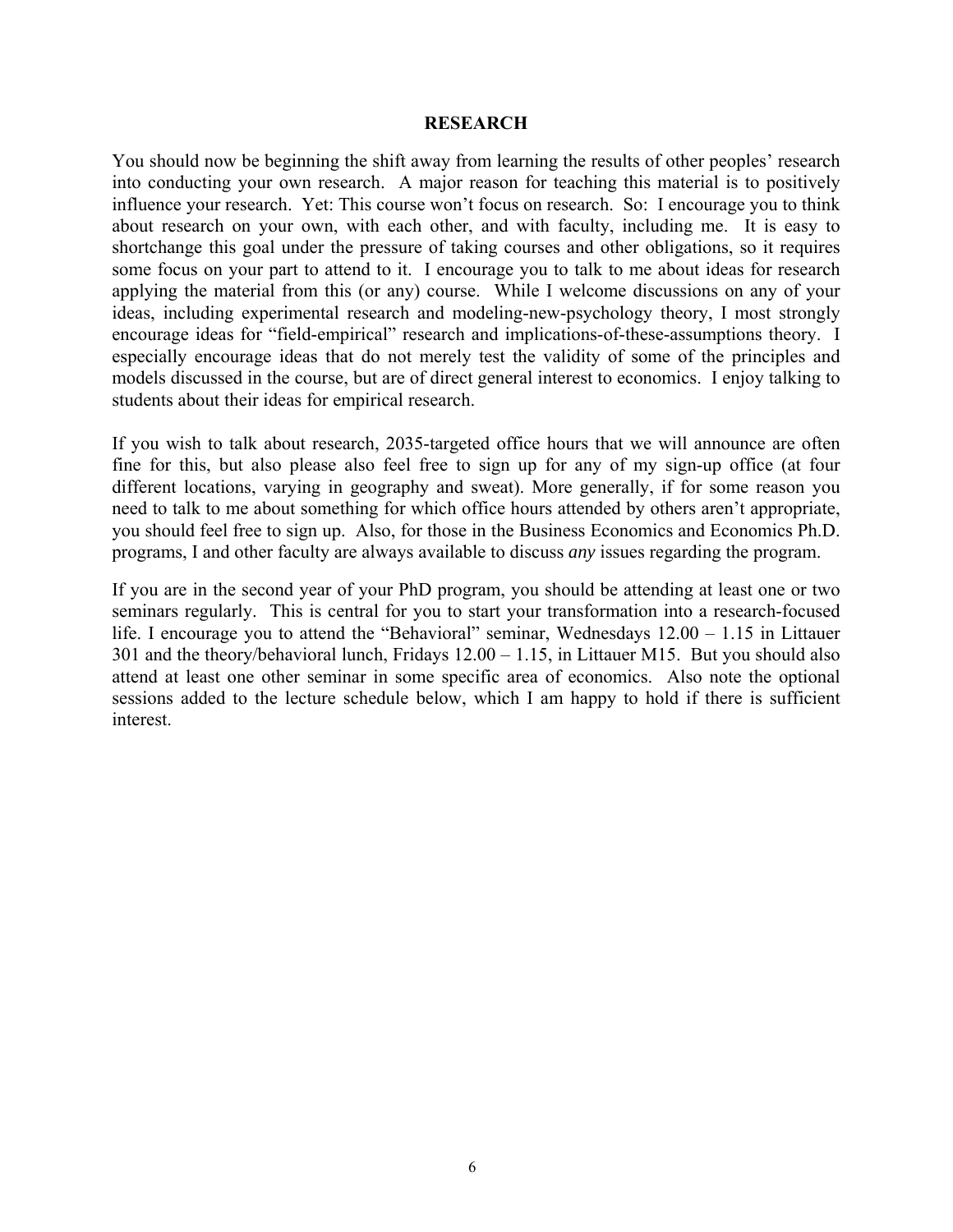## **Tentative Schedule of Lectures**

We meet on Fridays between September 6 and November 22. The following schedule of topics is tentative; required and optional readings on these topics will be provided throughout the term.

#### **Lecture 1: September 6**

Perspectives and conceptual framework Introduction to belief-based utility Anticipatory utility and ego utility

#### **Lecture 2: September 13**

Introduction to reference dependence and prospect theory

#### **Lecture 3: September 20**

Reference-dependence: expectations as the reference point Reference-dependent risk attitudes Reference dependence and news utility

#### **Lecture 4: September 27**

News utility continued Other risk preferences

#### **Lecture 5: October 4**

General principles of belief-based utility Self image and social image Choice-set-based and "causative" preferences

#### **Optional Session #1, October 5 or 6: If there is interest, we can do an extra meeting on social preferences. (Fairness, Altruism, Spite, Reciprocity, etc.)**

#### **Lecture 6: October 11**

Introduction to limited rationality Focusing and bracketing effects Context effects and choice-set-dependent distortions

#### **Lecture 7: October 18**

Introduction to mispredicting preferences Projection bias: evidence and model Projection bias: applications